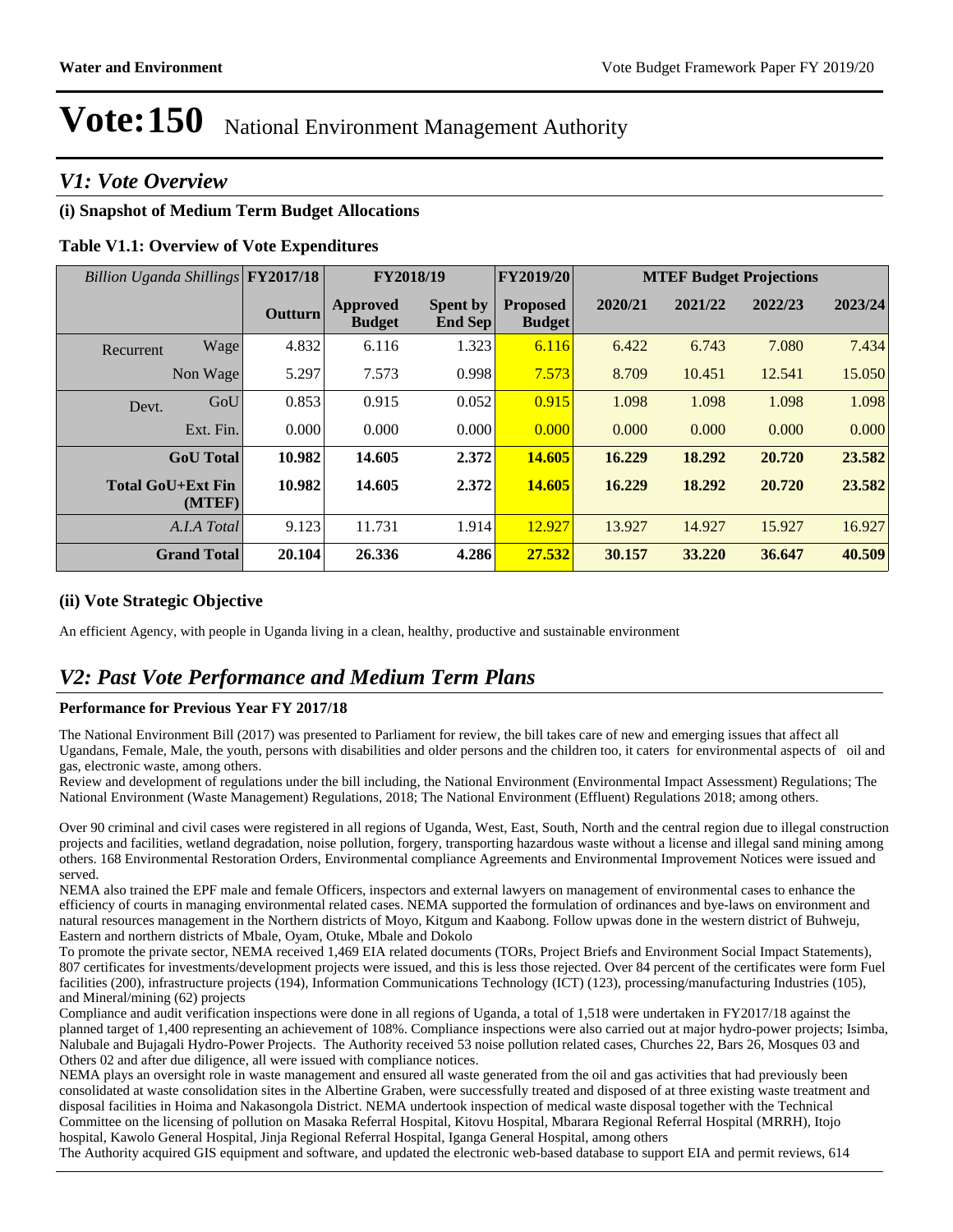existing development projects were established and mapping of approved development projects in the Districts of Jinja, Bugiri, Buikwe, Mbale, Soroti, Kumi, Sironko, Bukedea, Pallisa, Busia, Tororo, and Manafwa Masaka was undertaken.

With the fast tracking of the production of oil and Gas, NEMA ensured that all activities related to oil and gas have under gone EIA and given permits to ensure environmental and social safeguards. NEMA continued to ensure that the oil and gas companies and their auxiliary entities are compliant to environmental laws and regulations.

NEMA supported restoration of ecosystems In Limoto wetland system ( Pallisa and Kibuku districts), over 100ha of the wetland has been restored. In Rwizi catchment, over 900 ha of River Rwizi and its catchment had been restored targeting both the lower catchment (Lake Kakyera) and the upper catchment (Kanyabukanja\_Katara\_Nyakambu wetlands system in Buhweju District). In Lubigi wetland, restoration orders were issued, Evictions were carried out to protect over 100ha of wetland area. In Kyetinda wetland (Kampala and Wakiso), Restoration orders were issued and community sensitizations undertaken. In Muzizi wetland (Kagadi), Pallisa was supported to restore over 200ha of wetlands in Oladot system covering sections of Lake Kawi and Lake Ajape. NEMA reduced the number of sand mining companies at Lwera from 19 to 6 based on environmental compliance status of the companies, the authority also developed national sand mining guidelines.

Sensitized 36 district leaders and environment managers in selected districts in western and eastern Uganda on economic accounting and valuation of natural resources. Technical support services were provided to the 12 Municipal councils of (Arua, Hoima, Masindi, Lira, Soroti, Mbale, Jinja, Mukono, Fort Portal, Kasese, Mbarara and Kabale) under the Clean Development Mechanisms (CDM) project

NEMA undertook research with technical and scientific studies on solid waste in Uganda; trained 25 Environment Officers (6 females and 19 males) on "Sustainable Land Management (SLM), Land Restoration and Linkages with Climate Change". The social return and investment study was undertaken on the Limoto - Lemwa wetland system. A total of twenty four (24) villages were visited 50% of them in Kibuku District and the rest in Pallisa District. A study on the proposed collection of tax (Cost of pollution) to subsidize environmentally friendly reusable bags is being undertaken

Two (2) reconnaissance field assessments were undertaken in the districts of West Nile, Eastern and Northern Uganda (Adjumani, Koboko, Arua, Moyo, Yumbe, Tororo, Busia, and Gulu)

4 community meetings on fragile ecosystems in Apac, Bududa, Kaliro and Kasanda Districts involving 142 community leaders (103 and 39 male and female leaders respectively) were carried out

Four (4) training of were conducted in Soroti and Jinja primary schools, Kabale University . A total of 271 educators were trained .NEMA organized the 2018 World Environment Day (WED) celebrated in Mbale district on 5th June 2018 with national theme; beat plastic pollution. IEC materials (33,229) were produced, NEMA produced the 2016 National State of Environment Report (NSOER) with theme, restoring the environment for livelihood improvement and sustainable economic development, NEMA library has been digitized and 35 staff (20 male and 15 female), 3 new regional offices in Lira, Mbale and Mbarara in were established and the HR-Manual was revised and approved.

In North Eastern Uganda, Seventy (70) representatives of 14 women groups were trained on diversification and standardization of shea butter tree products and a draft National Export Strategy for shea butter and three draft standards for shea products produced.

Forty nine (49) participants from sector teams trained to undertake baseline estimates of mercury use and practices at artisanal scale gold mining (ASGM) sites, under the Ozone project, Uganda has ratified the Kigali Amendment to the Montreal Protocol, NEMA has trained 30 customs and police officers . Through the Inclusive Green Growth and Poverty Reduction (IGGPR) Project- UNDP/GoU, Eighty four (84) stakeholders were trained on sustainable ENR management for livelihood and job creation in western Uganda with focus on ecosystem services. Through the Stockholm Convention on Persistent Organic Pollutants. An outreach documentary was developed.

NEMA supported EMLI Bwaise Facility, on scaling up Non-state actors involvement in environment management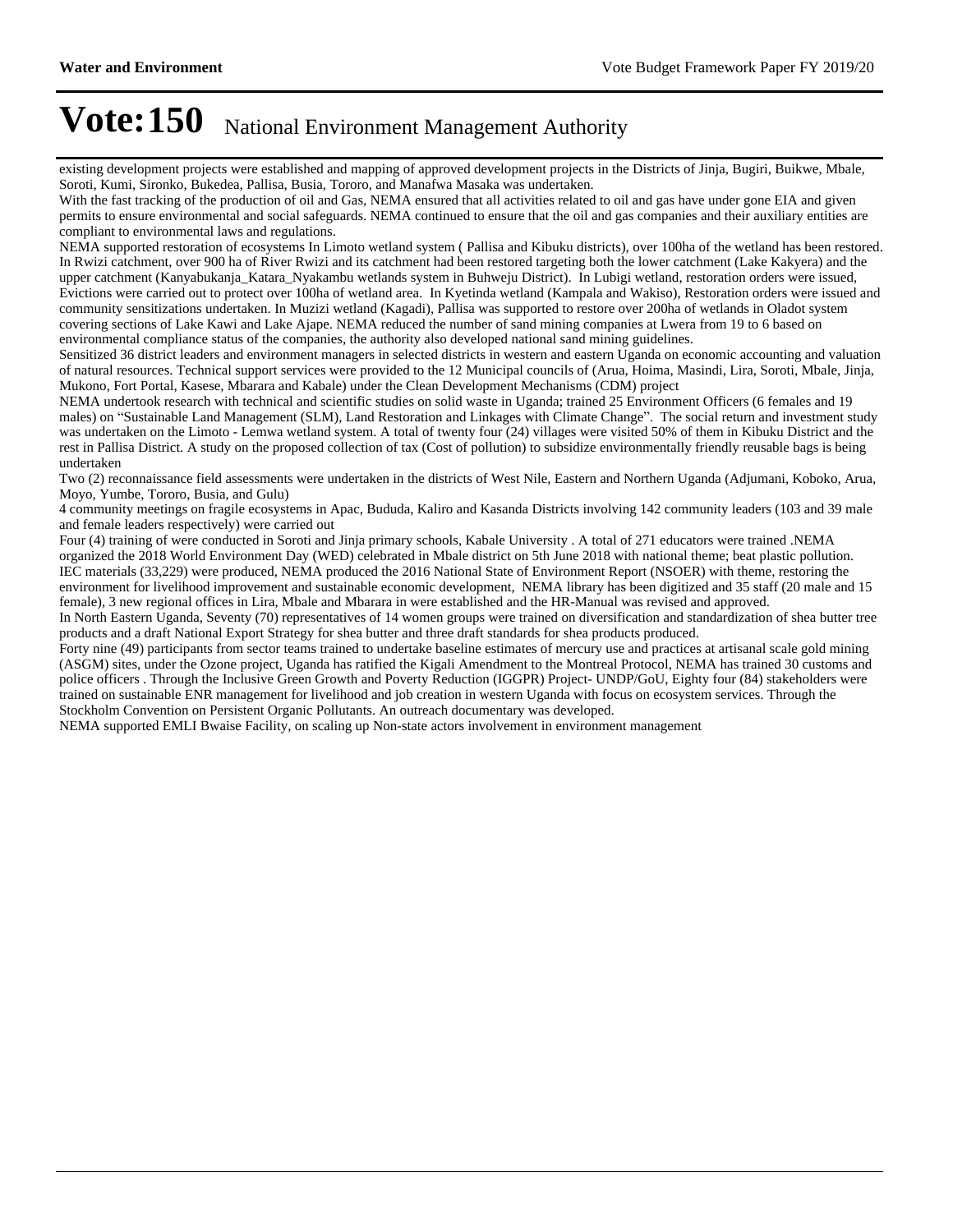#### **Performance as of BFP FY 2018/19 (Performance as of BFP)**

1. The period between July and September, 2018, to enforce environmental compliance, complaints on noise pollution and wetland degradation were responded to. The Environmental Police Force supporting the technical teams, halted a total of thirty three (33) illegal activities that were being carried out without approval from NEMA, twenty four 24 music concerts/events and to ensure compliance to the noise regulation guidelines in the permit. A total of 47 persons were apprehended for environmental abuse, twenty one (21) Motor Vehicles/ number plates were impounded or deregistered for various violations such as wetland degradation by murrum backfilling, twenty five (25) criminal cases were instituted against environmental offenders, and fifty eight (58) community sensitizations/policing meeting between males, females , the youth, older persons and persons with disabilities were undertaken both on site and pre-arranged meetings.

2. Support to restoration interventions for the protection of R. Muzizi and its critical catchment were undertaken in Kyenjojo District. The wetland systems/riverbanks restored are: Nyabukoni wetland system in Katogo village, Rukukuru village A, Kyamunzi Town Council, Nyankwanzi Sub County; Nturagye A, Nyamyezi Parish, Nyankwanzi Sub County; Kyamutunzi (Main Bridge), Kyamunzi Town Council. Illegal structures, creation of circulation canals and filling up of drainage channels as well as undertaking compliance enforcement through eviction and apprehending degraders was done. Over 200Ha of degraded land was restored. The wetlands in upper Limoto particularly in Gogonyo and Apopong Sub counties were restored, a total of 7km length of the wetland was restored in Apopong and Gogonyo sub counties.

3. A technical meeting was held which involved 85 participants (63 Male and 22 Female) with Masaka political and technical heads to refresh technical officers on the roles on Environment management such as enhancing coordination between different stakeholders in the districts, between districts and NEMA, create awareness on existing environment laws and operationalize district and sub county land committees among others.

4. Fourteen (14) Local Governments; (11 District Local Governments and 3 Lower Local Governments) namely Amuria, Kaberamaido and Ngora Districts in the Eastern region, Namwedwa and Kisozi Sub counties in Kamuli district in the central region. In Buliisa and Kibaale ( 75 technical staff with 30 percent female were mentored.) under Masindi Regional Office; Alebtong, Otuke, Lamwo, Agago, Abim, Nabilatuk Districts and Kotido Municipal Council in Northern Uganda were assisted in environmental management. In central, (31) participants (Female=2, Male=29) from Namwendwa Sub county and twenty eight (28) participants (Female=5, Male=23) from Kisozi Sub county, kamuli district

5. Awareness raising was undertaken in the Districts of Buikwe and Kayunga to promote ENR management. Over seven hundred (700) participated, of which 30% were women. Concerns raised were; charcoal burning by communities bordering Mabira forest, low allocation of funds to ENR sector, noxious gases/fumes from Lugazi factories in the categories of tanneries among others. In Northern Region, Lira DLG, NEMA undertook public education and awareness of Local Leaders and resource users for conservation Lokok-Lokere Wetland/Catchment system with Napak District leaders

6. Four (4) community meetings targeting resident on shores of Lake were carried out. A total of 143 community members were engaged, mainly consisting of village-level local leaders and key land users. Of these participants, 42 were female while 101 were male.

7. A baseline survey was conducted in 10 Primary Schools both private and government in Nebbi District including Nebbi Municipality to establish the state of environment management practices in primary schools and also to identify the gaps in environmental management. The gaps identified were to inform future training programs in environmental education and Education for Sustainable Education in institutions of learning. Two (2) trainings of Training of Trainers (ToTs) were conducted in Nebbi District, where 218 ToTs (39 female and 179 male) were trained in planning and implementation of environment management projects in Primary schools.

8. Enhancing environmental literacy through the digitized library is ongoing as well as open access to the Library system with information on environmental management. A total number of users received by the Library between July and September, 2018 was 120 of which 70.8% were male and 29.2% were female.

9. During July – September, 2018, a total of 378 males and 100 females were engaged in gender and environment management related activities with more males participating in various activities compared to women. Public education and awareness for males and females was 246 males and 65 females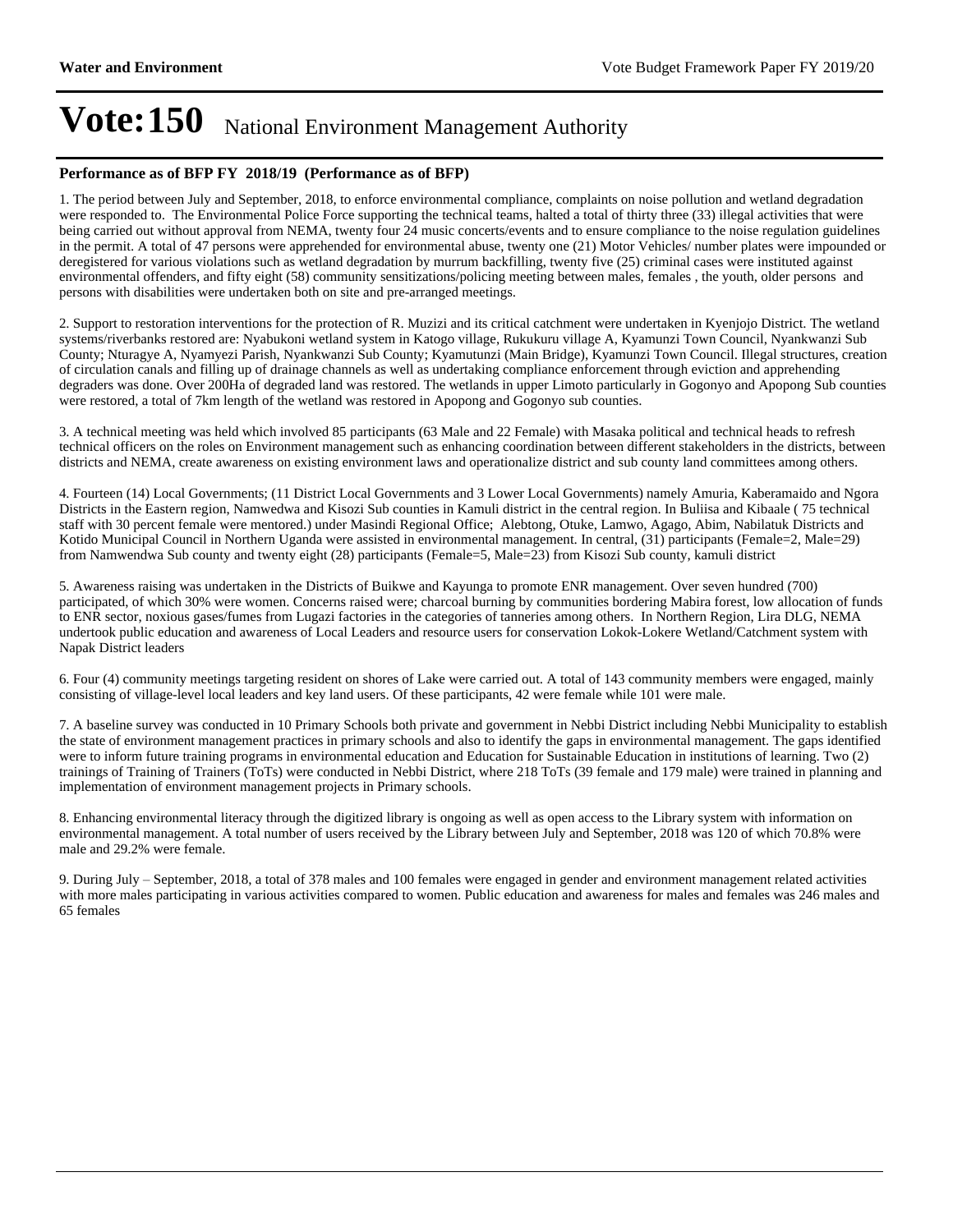#### **FY 2019/20 Planned Outputs**

1. In the FY2019/20, NEMA intends to strengthen the Environment management aspect of Oil and gas through equipping the mobile environmental monitoring lab and other monitoring equipment to ensure that the process of production of oil and gas are done under strict adherence to environmental laws and regulations of Uganda. This NEMA will effectively execute in Liaison with Lead agencies including DLGs, MEMD, MWE among others.

2. NEMA intends to boost its presence in the DLGs through the regional offices established as it awaits Parliament, MWE and MoFPED to allocate resources to facilitate DLGs as they carry out the decentralized Environmental management function.

3. NEMA will strengthen environmental enforcement and compliance to laws, standards and guidelines established to ensure increased compliance levels to over 85 percent. This will be through vigorous compliance monitoring, audit and baseline inspections of projects and facilities by regional and thematic teams at NEMA.

4. The authority will undertake and support to restoration activities with a target of achieving over 30 percent of degraded areas restored/protected by catchment and location

5. NEMA will hope that the National Environment Bill (2017) is approved into law and undertake the finalization of regulations that operationalize the law. For sustainability of environment management in Lead agencies and DLGs, NEMA will continuously engage lead agencies in integration of ENR management into their plana, policies and programmes. This will be boosted by a compliance instrument that will be developed by NEMA, NPA and MWE and the implementation of a Lead Agency Strategy

6. NEMA will undertake research studies to inform decision and support policy in regarding to ENR management in the country, will support to restoration with over 450Ha of degraded areas restored.

7. E-waste management is to be strengthened by ensuring that a collection centre is established and operational. For improved communities and livelihoods so as to promote wealth creation, information is key, therefore environment literacy and awareness will be strengthened in all the regions of Uganda targeting males, females, the youth and the elderly including persons with disability so as to ensure inclusiveness and ensure that no one is left behind.

8. NEMA will undertake to ensure that it maintains and facilitates its staff to carry on the mandate for which it was established, this is because the Human capital is a fundamental tool for NEMA to be able to achieve its targets and contribute to the overall development agenda of a middle income country by 2040 through sustainable use of environment and natural resources.

## **Medium Term Plans**

1. In the medium Term, NEMA will support DLGs in ensuring that environment management is prioritized at local levels. The Authority will further ensure and continue to advocate for funding so that DLGs are well equipped and facilitated to carry out their decentralized Environmental management function.

2. With increased activities in the Albertine Graben in relation to the production of Oil and Gas, NEMA will continue and strengthen the monitoring of the Oil and Gas activities including EIA reviews for the Oil pipeline and refinery projects in liaison with Lead agencies 3. NEMA will continue to support Restoration of Degraded Fragile Ecosystems and the conservation of threatened species, given the vast ecosystems threatened in all regions of Uganda, given that the impacts affect livelihoods of men, women, children and the older persons including persons with disability. It will target over 35 percent area restored as a proportion of total catchment degraded

4. In the medium term, NEMA will strengthen E-waste management together with its Lead agencies given the increasing use of electronics by both males and females, the young and the older persons and persons with disabilities. This increased use leads to increased E-waste generation across all regions of Uganda, including private and public institutions.

5. Thematic baseline Verifications, routine compliance monitoring and inspections for projects in the west, East, North and Eastern parts of Uganda will be key to keep the brown environment compliance levels high. Given the number of new projects that need baseline verifications and the routine monitoring, this drives the cost high

6. Support to increasing environmental literacy and awareness creation targeting all Ugandans irrespective of gender, religious affiliation, ethnic background or any other, so as to create a mind change for improved and sustainable environment management

7. Equip and strengthen the established regional offices in Mbale, Lira and Mbarara, including, tooling and re-tooling of staff. Support to the Litigation function including review and development of regulations for the operationalization of the NE-Bill once enacted into law.

8. NEMA will ensure effective representation of the country in MEAs and earmark funding opportunities to compliment the GoU funds for improved environment management

## **Efficiency of Vote Budget Allocations**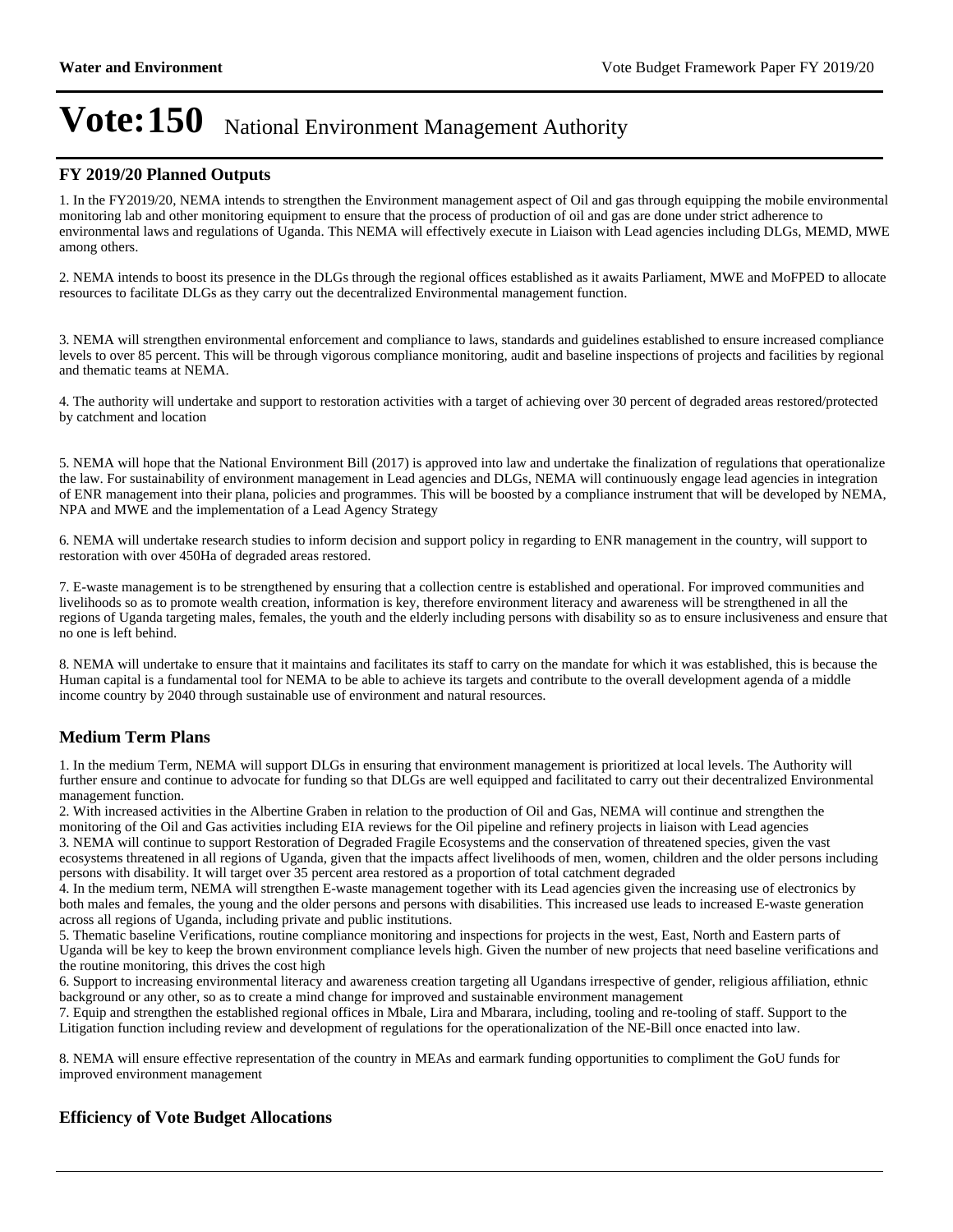Internal restructuring to ensure effectiveness and efficiency in activity execution has been done and implemented. Thematic teams have been created with team leaders and Alternates in accordance with staff capabilities to ensure efficiency in Environmental and Social Impact Assessments.

Regional offices in Mbarara for western region, Lira for Northern Region , Mbale for Eastern Region and Masindi for the Mid western/North and the Albertine Graben, have been established. NEMA envisages efficiency in utilizing such offices to enhance the regional function on environment management with lesser resources

## **Vote Investment Plans**

These will include restoration, purchase of air, water and land monitoring equipments

# **Major Expenditure Allocations in the Vote for FY 2019/20**

Major expenditure allocations include:

Support Restoration of Degraded Fragile Ecosystems and the conservation of threatened species including the Shea tree. Given the vast ecosystems threatened, this has been a major cost driver

Thematic baseline Verifications, routine compliance monitoring and inspections. Given the number of new projects that need baseline verifications and the routine monitoring, this drives the cost high

Supporting compliance enforcement, including the legal function, EPF, review of laws among others

Support to increasing environmental literacy and awareness creation so as to create a kind change for improved and sustainable environment management

Set up of regional offices in Mbale, Lira and Mbarara, including, tooling and re-tooling of staff.

Support to Monitoring of the Oil and Gas activities including EIA reviews for the Oil pipeline and refinery projects

Support to the Litigation function including review and development of regulations for the operationalization of the NE-Bill once enacted into law

# **V3: PROGRAMME OUTCOMES, OUTCOME INDICATORS AND PROPOSED BUDGET ALLOCATION**

#### **Table V3.1: Programme Outcome and Outcome Indicators**

| <b>Vote Controller:</b>                                                                                                                                     |                                                                            |                                                                                               |                          |                  |                            |                          |                          |                          |
|-------------------------------------------------------------------------------------------------------------------------------------------------------------|----------------------------------------------------------------------------|-----------------------------------------------------------------------------------------------|--------------------------|------------------|----------------------------|--------------------------|--------------------------|--------------------------|
| <b>Programme:</b>                                                                                                                                           |                                                                            | <b>51 Environmental Management</b>                                                            |                          |                  |                            |                          |                          |                          |
| <b>Programme Objective:</b>                                                                                                                                 | resources in Uganda.                                                       | To promote and ensure sound environment management and prudent use of environment and natural |                          |                  |                            |                          |                          |                          |
| <b>Responsible Officer:</b>                                                                                                                                 | Dr. Tom O. Okurut                                                          |                                                                                               |                          |                  |                            |                          |                          |                          |
| <b>Programme Outcome:</b>                                                                                                                                   | <b>Environmental Compliance and Enforcement Strengthened</b>               |                                                                                               |                          |                  |                            |                          |                          |                          |
| <b>Sector Outcomes contributed to by the Programme Outcome</b>                                                                                              |                                                                            |                                                                                               |                          |                  |                            |                          |                          |                          |
| 1. Improved Weather, Climate and Climate Change Management, Protection and Restoration of Environment and Natural<br><b>Resources</b>                       |                                                                            |                                                                                               |                          |                  |                            |                          |                          |                          |
|                                                                                                                                                             |                                                                            |                                                                                               |                          |                  | <b>Performance Targets</b> |                          |                          |                          |
| <b>Programme Performance Indicators (Output)</b>                                                                                                            |                                                                            | 2017/18<br>Actual                                                                             | 2018/19<br><b>Target</b> | <b>Base year</b> | <b>Baseline</b>            | 2019/20<br><b>Target</b> | 2020/21<br><b>Target</b> | 2021/22<br><b>Target</b> |
| • Percentage level of environmental Compliance 37.5<br>80%<br>by Projects and Facilities                                                                    |                                                                            |                                                                                               |                          |                  | 83%                        | 85%                      | 87%                      |                          |
| protected by location                                                                                                                                       | 1500<br>350<br>• Percentage area of degraded catchment areas<br>17%<br>22% |                                                                                               |                          |                  |                            | 27%                      |                          |                          |
| <b>Environmental Compliance and Enforcement Strengthened</b><br><b>Programme Outcome:</b><br><b>Sector Outcomes contributed to by the Programme Outcome</b> |                                                                            |                                                                                               |                          |                  |                            |                          |                          |                          |
| 1. Improved Weather, Climate and Climate Change Management, Protection and Restoration of Environment and Natural<br><b>Resources</b>                       |                                                                            |                                                                                               |                          |                  |                            |                          |                          |                          |
|                                                                                                                                                             | <b>Performance Targets</b>                                                 |                                                                                               |                          |                  |                            |                          |                          |                          |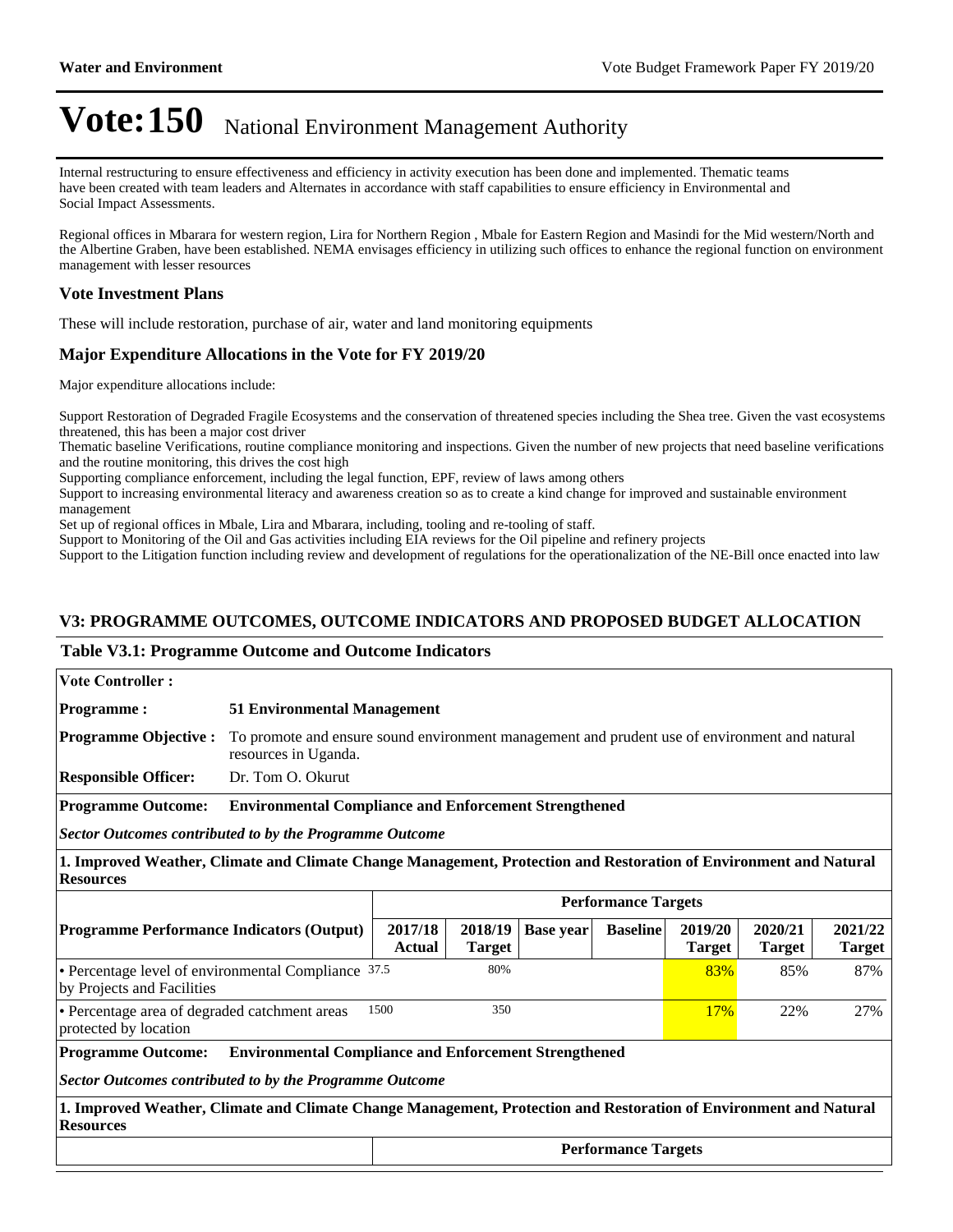| <b>Programme Performance Indicators (Output)</b>                                                                                                                                                                                                                                              | 2017/18<br><b>Actual</b> | 2018/19<br>Target | <b>Base year</b> | <b>Baseline</b>            | 2019/20<br><b>Target</b> | 2020/21<br><b>Target</b> | 2021/22<br><b>Target</b> |
|-----------------------------------------------------------------------------------------------------------------------------------------------------------------------------------------------------------------------------------------------------------------------------------------------|--------------------------|-------------------|------------------|----------------------------|--------------------------|--------------------------|--------------------------|
| 80%<br>• Percentage level of environmental Compliance 37.5<br>83%<br>85%<br>by Projects and Facilities                                                                                                                                                                                        |                          |                   |                  |                            |                          |                          | 87%                      |
| 1500<br>350<br>• Percentage area of degraded catchment areas<br>protected by location                                                                                                                                                                                                         |                          |                   |                  |                            |                          | 22%                      | 27%                      |
| <b>Programme Outcome:</b><br><b>Environmental Compliance and Enforcement Strengthened</b><br>Sector Outcomes contributed to by the Programme Outcome<br>1. Improved Weather, Climate and Climate Change Management, Protection and Restoration of Environment and Natural<br><b>Resources</b> |                          |                   |                  |                            |                          |                          |                          |
|                                                                                                                                                                                                                                                                                               |                          |                   |                  | <b>Performance Targets</b> |                          |                          |                          |
| 2017/18<br>2020/21<br>2018/19<br>2019/20<br><b>Programme Performance Indicators (Output)</b><br><b>Base year</b><br><b>Baseline</b><br><b>Actual</b><br><b>Target</b><br><b>Target</b><br><b>Target</b>                                                                                       |                          |                   |                  |                            |                          | 2021/22<br><b>Target</b> |                          |
| 80%<br>• Percentage level of environmental Compliance 37.5<br>83%<br>85%<br>by Projects and Facilities                                                                                                                                                                                        |                          |                   |                  |                            |                          | 87%                      |                          |
| • Percentage area of degraded catchment areas                                                                                                                                                                                                                                                 | 1500                     | 350               |                  |                            | 17%                      | 22%                      | 27%                      |

Percentage area of degraded catchment areas protected by location

# **Table V3.2: Past Expenditure Outturns and Medium Term Projections by Programme**

| Billion Uganda shillings                                  | 2017/18 |                                                    | 2018/19 | 2019-20       |         | <b>MTEF Budget Projections</b> |         |         |
|-----------------------------------------------------------|---------|----------------------------------------------------|---------|---------------|---------|--------------------------------|---------|---------|
|                                                           | Outturn | <b>Approved Spent By Proposed</b><br><b>Budget</b> | End O1  | <b>Budget</b> | 2020-21 | 2021-22                        | 2022-23 | 2023-24 |
| <b>Vote:150 National Environment Management Authority</b> |         |                                                    |         |               |         |                                |         |         |
| 51 Environmental Management                               | 10.917  | 14.605                                             | 2.290   | 14.605        | 16.229  | 18.292                         | 20.720  | 23.582  |
| Total for the Vote                                        | 10.917  | 14.605                                             | 2.290   | 14.605        | 16.229  | 18.292                         | 20.720  | 23.582  |

## **V4: SUBPROGRAMME PAST EXPENDITURE OUTTURNS AND PROPOSED BUDGET ALLOCATIONS**

## **Table V4.1: Past Expenditure Outturns and Medium Term Projections by SubProgramme**

| <b>Billion Uganda shillings</b>        | 2017/18        | FY 2018/19            |                             | 2019-20                          |         | <b>Medium Term Projections</b> |             |             |  |
|----------------------------------------|----------------|-----------------------|-----------------------------|----------------------------------|---------|--------------------------------|-------------|-------------|--|
|                                        | Outturn Budget | <b>Approved</b> Spent | $\bf{By}$<br><b>End Sep</b> | <b>Proposed</b><br><b>Budget</b> | 2020-21 | $2021 - 22$                    | $2022 - 23$ | $2023 - 24$ |  |
| Programme: 51 Environmental Management |                |                       |                             |                                  |         |                                |             |             |  |
| 01 Administration                      | 10.064         | 13.689                | 2.238                       | 13.689                           | 15.131  | 17.194                         | 19.621      | 22.484      |  |
| 1304 Support to NEMA Phase II          | 0.853          | 0.915                 | 0.052                       | 0.915                            | 1.098   | 1.098                          | 1.098       | 1.098       |  |
| <b>Total For the Programme: 51</b>     | 10.917         | 14.605                | 2.290                       | 14.605                           | 16.229  | 18.292                         | 20.720      | 23.582      |  |
| <b>Total for the Vote:150</b>          | 10.917         | 14.605                | 2.290                       | 14.605                           | 16.229  | 18.292                         | 20.720      | 23.582      |  |

## **Table V4.2: Key Changes in Vote Resource Allocation**

| Major changes in resource allocation over and above the<br>previous financial year | Justification for proposed Changes in Expenditure and<br><b>Outputs</b> |  |  |  |  |
|------------------------------------------------------------------------------------|-------------------------------------------------------------------------|--|--|--|--|
| <b>Vote :150 National Environment Management Authority</b>                         |                                                                         |  |  |  |  |
| Programme: 51 National Environment Management Authority                            |                                                                         |  |  |  |  |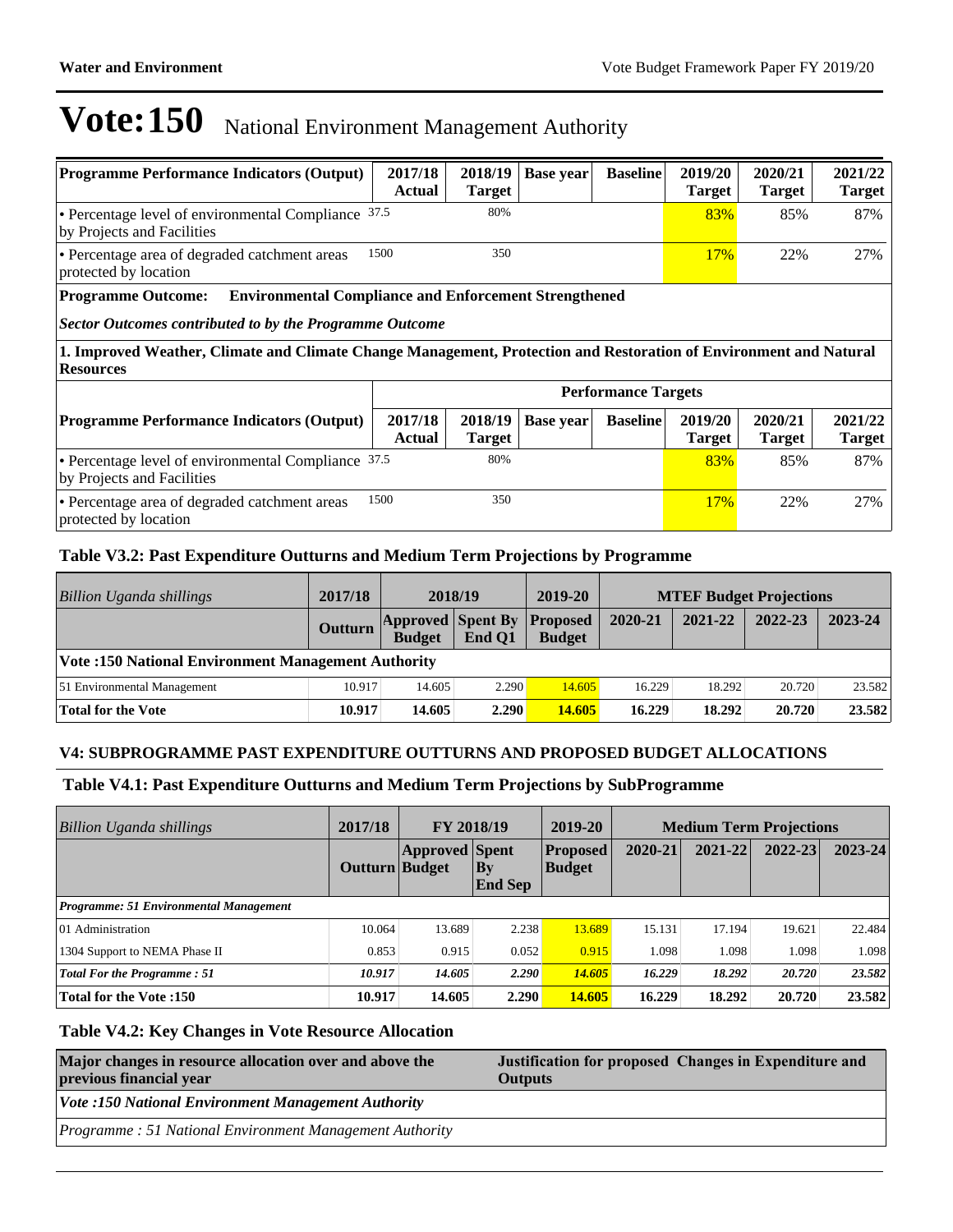| Output: 05 National, regional and international partnerships and networking strengthened |         |                                                                                                                                                                                                                                            |  |  |  |  |
|------------------------------------------------------------------------------------------|---------|--------------------------------------------------------------------------------------------------------------------------------------------------------------------------------------------------------------------------------------------|--|--|--|--|
| Change in Allocation (UShs Bn):                                                          | 0.045   | With the increase in number of Lower Local Governments<br>including New DLGs, partnerships need to be extensive to<br>cater for those new entities. Also for increased networks to<br>deliver a sustainable environment management process |  |  |  |  |
| <b>Output: 19 Human Resource Management Services</b>                                     |         |                                                                                                                                                                                                                                            |  |  |  |  |
| Change in Allocation (UShs Bn):                                                          | (0.020) | The Human resources function has been integrated into the<br>KRA4 and funds allocated under the KRA                                                                                                                                        |  |  |  |  |
| Output: 76 Purchase of Office and ICT Equipment, including Software                      |         |                                                                                                                                                                                                                                            |  |  |  |  |
| Change in Allocation (UShs Bn):                                                          | 0.060   | With Increase in staff ICT equipment is necessary for the<br>staff to do their work and deliver efficiently                                                                                                                                |  |  |  |  |
| Output: 77 Purchase of Specialised Machinery & Equipment                                 |         |                                                                                                                                                                                                                                            |  |  |  |  |
| Change in Allocation (UShs Bn):                                                          | 0.187   | These machnery are to help on environmental monitoring of<br>air, soil and water, and particularly with the Oil and gas<br>activities increasing                                                                                           |  |  |  |  |
| <b>Output: 78 Purchase of Office and Residential Furniture and Fittings</b>              |         |                                                                                                                                                                                                                                            |  |  |  |  |
| Change in Allocation (UShs Bn):                                                          | (0.050) | These have been reduced due to available furniture purchased<br>in the $FY2018/19$                                                                                                                                                         |  |  |  |  |

# **Table V4.3: Major Capital Investment (Capital Purchases outputs over 0.5Billion)**

| FY 2018/19                                                                 | FY 2019/20 |                                                    |                                            |  |  |
|----------------------------------------------------------------------------|------------|----------------------------------------------------|--------------------------------------------|--|--|
| <b>Appr. Budget and Planned Outputs</b>                                    |            | <b>Expenditures and Achievements</b><br>by end Sep | <b>Proposed Budget and Planned Outputs</b> |  |  |
| <b>Vote 150 National Environment Management Authority</b>                  |            |                                                    |                                            |  |  |
| Programme: 51 Environmental Management                                     |            |                                                    |                                            |  |  |
| Project : 1304 Support to NEMA Phase II                                    |            |                                                    |                                            |  |  |
| <b>Output: 75 Purchase of Motor Vehicles and Other Transport Equipment</b> |            |                                                    |                                            |  |  |
| Acquire new fleet of vehicles                                              |            |                                                    | Acquire new fleet of vehicles              |  |  |
| <b>Total Output Cost(Ushs</b><br>Thousand):                                | 0.340      | 0.000                                              | 0.840                                      |  |  |
| Gou Dev't:                                                                 | 0.000      | 0.000                                              | 0.000                                      |  |  |
| Ext Fin:                                                                   | 0.000      | 0.000                                              | 0.000                                      |  |  |
| $A.I.A$ :                                                                  | 0.340      | 0.000                                              | 0.840                                      |  |  |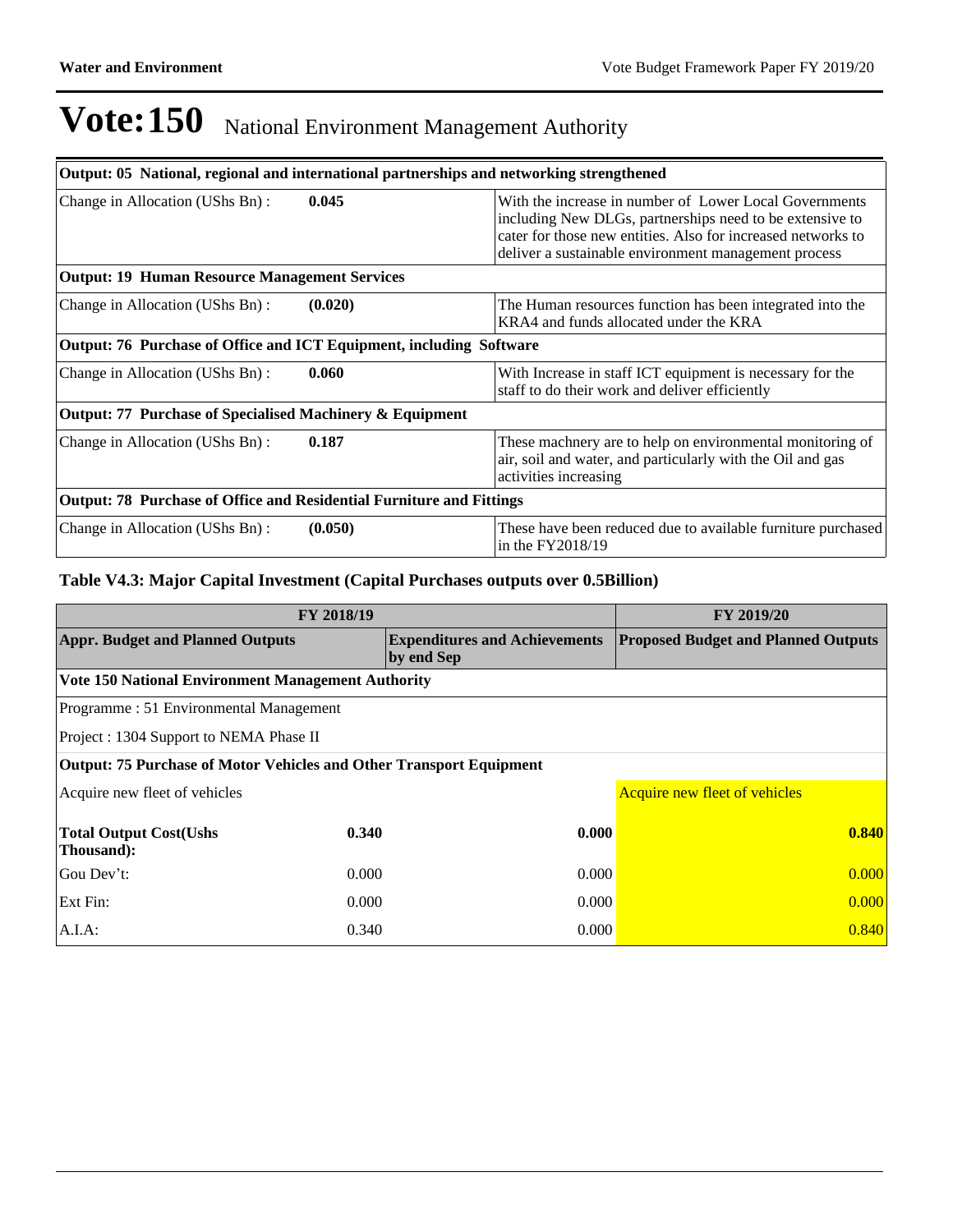| Output: 77 Purchase of Specialised Machinery & Equipment |                                                                                                                        |       |                                                                                                                                                                                                                                                                                                                                        |
|----------------------------------------------------------|------------------------------------------------------------------------------------------------------------------------|-------|----------------------------------------------------------------------------------------------------------------------------------------------------------------------------------------------------------------------------------------------------------------------------------------------------------------------------------------|
| CDM Municipal Solid waste Management<br>supported        | Acquire Un-manned aerial vehicles for<br>baseline data collection, compliance<br>monitoring and information generation |       |                                                                                                                                                                                                                                                                                                                                        |
| Equipping, tooling & re-tooling NEMA offices             |                                                                                                                        |       | <b>Equip NEMA Education &amp;</b><br><b>Communication Offices with</b><br>Communication, Media support equipment<br>for videography and Photography<br>Procurement of branded materials and<br>wares, Personal protective gears for<br>environment and compliance monitoring<br>and Equip the NEMA laboratory<br>including Mobile labs |
| <b>Total Output Cost(Ushs</b><br>Thousand):              | 0.578                                                                                                                  | 0.002 | 0.490                                                                                                                                                                                                                                                                                                                                  |
| Gou Dev't:                                               | 0.248                                                                                                                  | 0.000 | 0.435                                                                                                                                                                                                                                                                                                                                  |
| Ext Fin:                                                 | 0.000                                                                                                                  | 0.000 | 0.000                                                                                                                                                                                                                                                                                                                                  |
| A.I.A.                                                   | 0.330                                                                                                                  | 0.002 | 0.055                                                                                                                                                                                                                                                                                                                                  |

# *V5: VOTE CHALLENGES FOR 2019/20 AND ADDITIONAL FUNDING REQUESTS*

## **Vote Challenges for FY 2019/20**

Limited funding to District Local Governments. Since the environment management is a decentralized function, limited or no funding to the DLGS affect significantly the effective environmental management function.

Inadequate funding provision to undertake and support restoration initiatives.

Low environmental Literacy levels, high awareness and increased apathy tendencies in the public in respect to sustainable use and protection of the environment.

Management of electronic waste. There is increased use of electronics in Uganda, and this comes with such waste at the end life of an electronic gadget.

Management of environmental aspects of the oil and gas sector. With the discovery of oil in Uganda, and the production phase insight, management of environment management aspects of oil and gas become key. Any mis-management can be catastrophic to the environment, the economy and livelihoods of all Ugandans.

## **Table V5.1: Additional Funding Requests**

| Additional requirements for funding and outputs in 2019/20                                | Justification of requirement for additional outputs and<br>funding                                                                                                                                                                                                                                                                                              |  |  |  |  |  |
|-------------------------------------------------------------------------------------------|-----------------------------------------------------------------------------------------------------------------------------------------------------------------------------------------------------------------------------------------------------------------------------------------------------------------------------------------------------------------|--|--|--|--|--|
| <b>Vote: 150 National Environment Management Authority</b>                                |                                                                                                                                                                                                                                                                                                                                                                 |  |  |  |  |  |
| <b>Programme: 51 Environmental Management</b>                                             |                                                                                                                                                                                                                                                                                                                                                                 |  |  |  |  |  |
| OutPut: 01 Integration of ENR Management at National and Local Government levels          |                                                                                                                                                                                                                                                                                                                                                                 |  |  |  |  |  |
| Funding requirement UShs Bn: 6.000                                                        | With the increased digitization of the world and the country<br>in particular comes increased ewaste created after such items<br>become obsolete, un-usasble among others. Such waste,<br>chemicals that are hazardous to the environment and<br>Kaveera, need to be effectively managed to create a healthy<br>environment for healthy men and women of Uganda |  |  |  |  |  |
| OutPut: 02 Environmental compliance and enforcement of the law, regulations and standards |                                                                                                                                                                                                                                                                                                                                                                 |  |  |  |  |  |